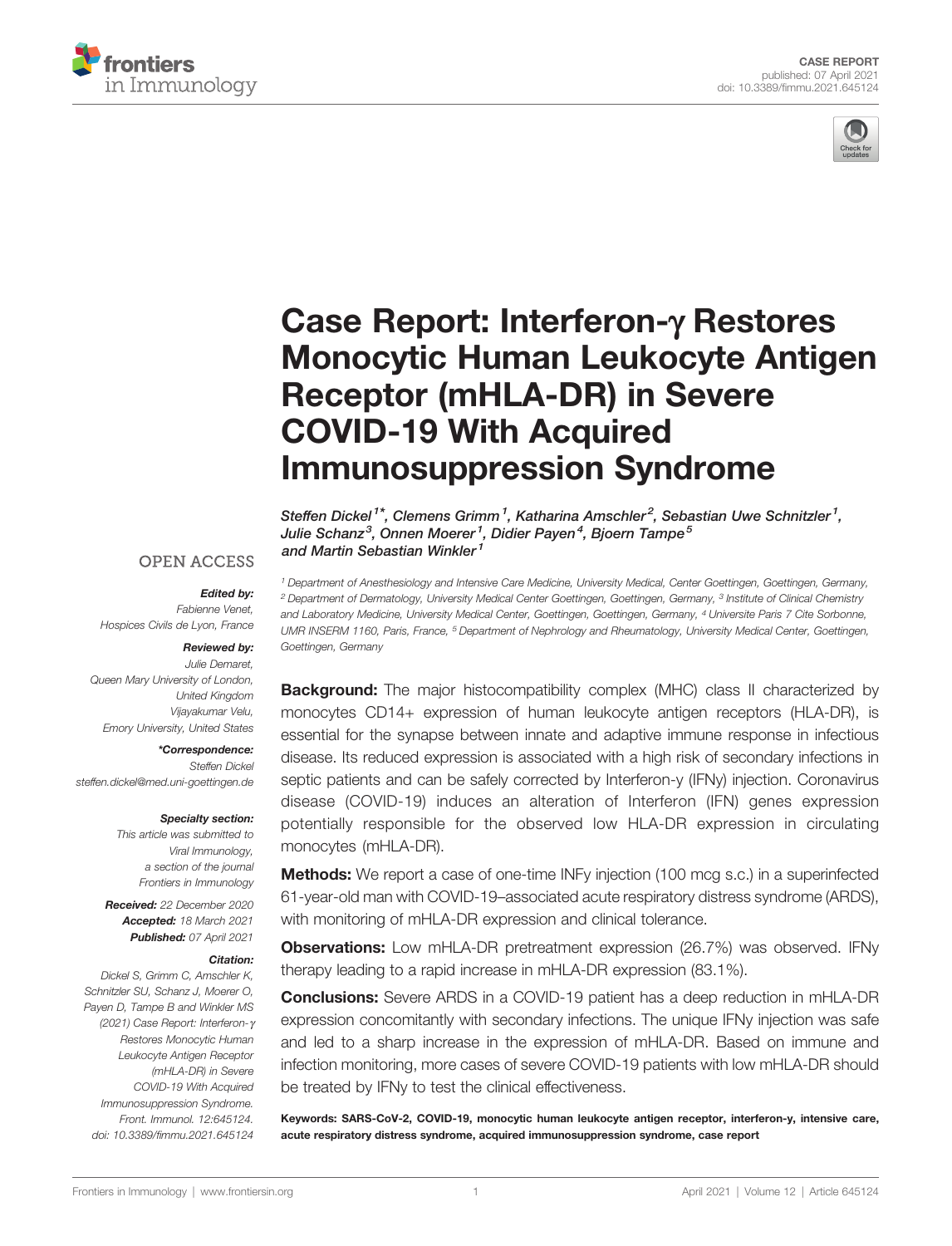# INTRODUCTION

Among the reported clinical phenotypes after severe acute respiratory syndrome coronavirus-2 (SARS-CoV-2) infection, acute respiratory distress syndrome (ARDS) is the most frequent life-threatening context requiring treatment in intensive care unit (ICU) ([1](#page-4-0)). The underlying molecular mechanisms of the SARS-CoV-2 induced host response remain partially unknown. However, it is clear that inflammation patterns can rapidly change over time ([2,](#page-4-0) [3](#page-4-0)). We have recently shown that an early and sharp decrease in monocytic human leukocyte antigen receptors (HLA-DR) expression in peripheral blood was associated with changes in the proportion of monocyte subpopulations ([2\)](#page-4-0). Since the impairment of interferon (IFN) gene expression have been demonstrated, a deficit in interferons has been suspected with a potential treatment option with IFN molecules to reinforce immune defenses ([4](#page-4-0)). This is the first case report of a patient with severe ARDS from COVID-19 suffering from multiple secondary infections, associated with a dramatic reduction in mHLA-DR expression on circulating monocytes. Even after several days of adequate pharmacologic antimicrobial treatment the patient displayed ongoing clinical deterioration, repetitive positive blood cultures and low expression of mHLA-DR. This led to the compassionate use of one dose of IFNy to boost innate immunity and antigen presentation.

## MEDICAL HISTORY

A 61-year-old man presented himself to his family physician two days after the onset of an irritable and dry cough. Preexisting medical conditions included cardiovascular risk factors, arterial hypertension, nicotine abuse and obesity. SARS-CoV-2 RNA was confirmed on day three after onset of symptoms. On this day he was admitted to a regional hospital ICU due to a continuous decline of his physical status. Severe hypoxia was first treated by non-invasive, then invasive ventilation and subsequently by insertion of veno-venous extracorporeal membrane oxygenation (ECMO) on the twelfth day of the illness. The patient was then transferred to our ARDS center with the diagnosis of superinfected COVID-19 ARDS.

# CLINICAL COURSE

Immediately after ICU admission the patient's condition worsened and tolerable blood gases (therapeutic goals: paO > 60 mm Hg,  $SpO > 90\%$  and paCO 40–50 mm Hg) were only achieved under high-flow ECMO with 5.5 L/min blood- and 10 L/min of gas-flow (FiO 1.0). Several ventilation regimes were applied to optimize gas exchange under ECMO such as two-level ventilation with neuromuscular blockade and nitric oxide. To overcome this critical hypoxemia a secondary venous cannula was implanted on day 18 to increase ECMO blood-flow up to 7 L/min (Figure 1). The main clinical parameters are presented in [Table 1](#page-2-0). According to our standard operating procedure (SOP), the patient received intravenously (i.v.) dexamethasone for 10 days (6 mg per day). The diagnosis of a superinfected COVID-19 ARDS was made by the detection of Haemophilus influenzae, which was first treated with piperacillin/tazobactam for 6 days. Antibiotic treatment was switched to meropenem and ciprofloxacin after detection of a resistant Pseudomonas aeruginosa (3-MRGN) and a non-resistant Klebsiella oxytoca (Figure 1).

# **DIAGNOSTICS**

Sequential chest X-ray examinations showed infiltration, congestion and severe pneumonia ([Figure 2](#page-2-0)). Routine inflammatory markers such as leukocytes, C-reactive protein (CRP), procalcitonin (PCT) and interleukin-6 (IL-6) are presented in [Table 1](#page-2-0). We extended our immune monitoring to

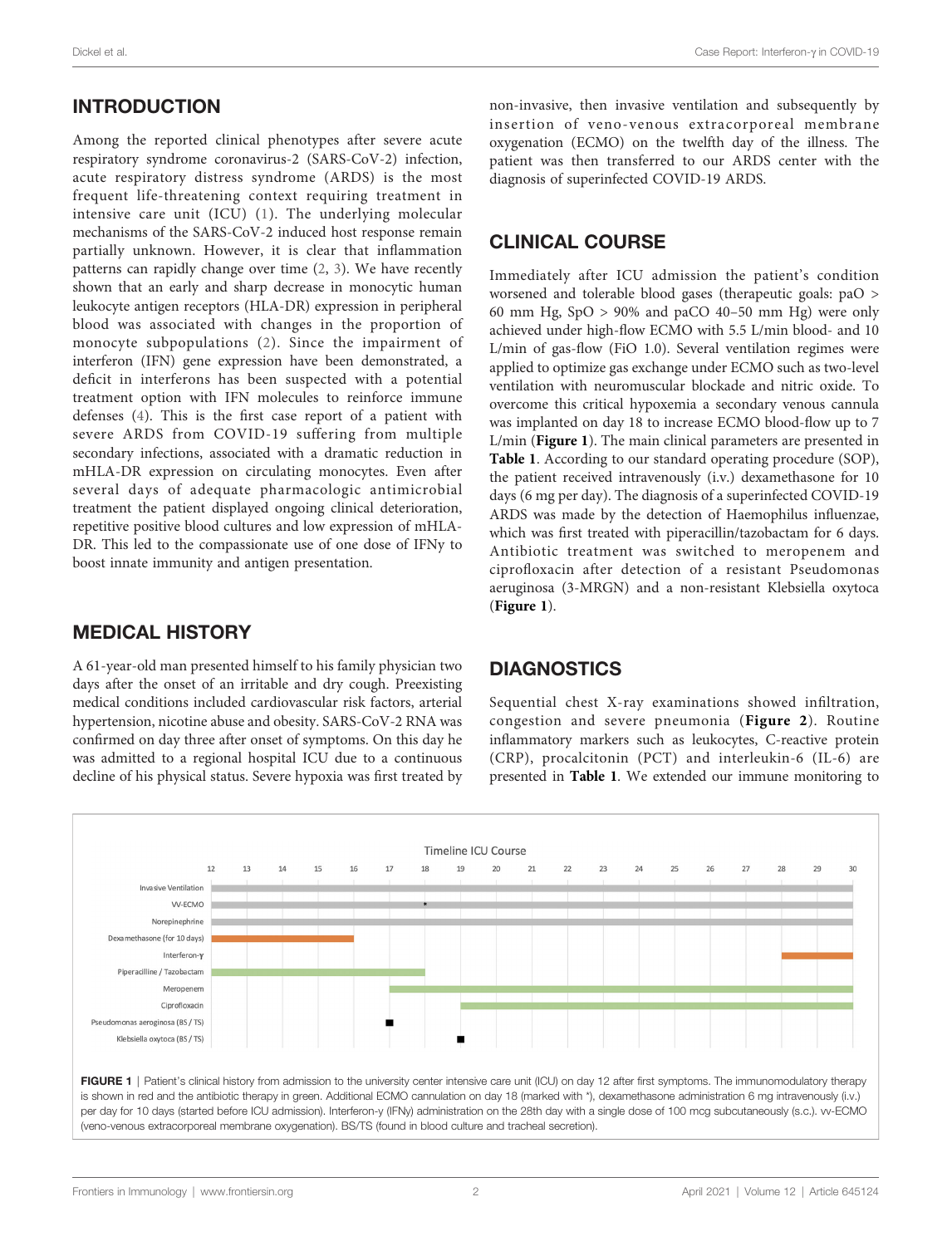#### <span id="page-2-0"></span>TABLE 1 | Clinical findings and laboratory markers of the COVID-19 patient after ICU admission.

|                                  | After onset of first COVID-19 symptoms* |         |        |        |        |               |               |        |        |        |
|----------------------------------|-----------------------------------------|---------|--------|--------|--------|---------------|---------------|--------|--------|--------|
|                                  | Normal range                            | Day 12* | Day 14 | Day 16 | Day 18 | <b>Day 20</b> | <b>Day 22</b> | Day 25 | Day 26 | Day 29 |
| Laboratory markers               |                                         |         |        |        |        |               |               |        |        |        |
| Leukocytes $(x10^3/\mu)$         | $4.0 - 11.0$                            | 15.40   | 17.50  | 16.30  | 11.87  | 13.10         | 10.60         | 8.54   | 6.99   | 7.10   |
| CRP (mg/L)                       | $\leq 5$                                | 316.8   | 351.3  | 432.4  | 324.0  | N/D           | 313.9         | 242.8  | 239.4  | 190.7  |
| PCT (µg/L)                       | < 0.07                                  | 0.39    | 0.37   | 0.47   | 1.04   | 0.69          | 1.15          | 0.69   | 0.72   | 1.43   |
| $IL-6$ (pg/ml)<br>Ventilation    | < 7.0                                   | 164.3   | 146.8  | 472.6  | 238.6  | 262.5         | 285.9         | 187.2  | 72.9   | 120.4  |
| Horowitz-Quotient<br><b>ECMO</b> | >300                                    | 127.5   | 97.8   | 116.9  | 56.0   | 65.0          | 69.0          | 80.0   | 57.0   | 74.6   |
| Flow (1/min)<br>Clinical Finding |                                         | 4.2     | 4.3    | 5.0    | 8.0    | 7.0           | 7.7           | 7.0    | 7.3    | 7.3    |
| SOFA-Score<br>Medication         |                                         | 10      | 11     | 11     | 12     | 16            | 15            | 15     | 16     | 15     |
| Norepinephrine in (µg/kg/min)    |                                         | 0.01    | 0.04   | 0.25   | 0.28   | 0.25          | 0.22          | 0.16   | 0.11   | 0.08   |

\*Days after first COVID-19 symptoms, Admission to ICU (ARDS center) on day 12.

SOFA, sepsis-related organ failure assessment score; N/D, not determined.





flow-cytometry analysis (FACS; measured on a Navios<sup>®</sup> system) of CD14+ monocytes and CD3+ lymphocytes, as shown in Table 2. Above all, we noticed a profound reduction in absolute number of monocytes that poorly expressed HLA-DR (CD14+ mHLA-DR+) within 22.4% to 28.4% on repetitive measurements, strongly suggesting a severe acquired immunodepression.

clinical status after 16 days on our ICU prompted the off-label use of subcutaneously (s.c.) INFy in order to attenuate the acquired immunosuppression. We administered 100 mcg IFNy on day 28 after written consent by the patient's legal representative. Monocytic HLA-DR expression levels were measured the day after.

#### INTERVENTION

The extreme severity, the repetitive secondary infection, the dramatic reduction in mHLA-DR expression and the stagnant

#### OUTCOMES/RESULTS

After a single dose of IFNy the proportion of HLA-DR+/CD 14+ cells increased by 56.4% (Table 2). There was no impact on mHLA-DR expression in lymphocytes (CD 3+). Unfortunately,

#### TABLE 2 | Flow-cytometry (FACS) results.

| <b>Parameters</b>           | Day 16*     | Day 18      | Day 26       | <b>Day 29</b> |  |  |  |  |  |
|-----------------------------|-------------|-------------|--------------|---------------|--|--|--|--|--|
| Monocytes (cells/µl)        | 378         | 203         | 125          | 111           |  |  |  |  |  |
| $CD14 + (cells/µ)$          | 325 (85.3%) | 160 (78.9%) | 97 (78.0%)   | 91 (82.0%)    |  |  |  |  |  |
| $CD14 + HLA-DR + (cells/µ)$ | 73 (22.4%)  | 45 (28.4)   | 26 (26.3%)   | 75 (82.2%)    |  |  |  |  |  |
| Lymphocytes (cells/µl)      | 1699        | 1210        | 1507         | 1181          |  |  |  |  |  |
| $CD3 + (cells/µ)$           | 875 (51.5%) | 734 (60.7)  | 1014 (67.3%) | 858 (72.6%)   |  |  |  |  |  |
| $HLA-DR + (cells/µ)$        | 126 (14.4%) | 67 (9.1%)   | 87 (8.6%)    | 76 (8.9%)     |  |  |  |  |  |

\*Days after first COVID-19 symptoms, admission to ICU (ARDS center) on day 12.

SOFA, sepsis-related organ failure assessment score), N/D not determined; CD, Cluster of differentiation, HLA-DR, human leukocyte antigen receptors.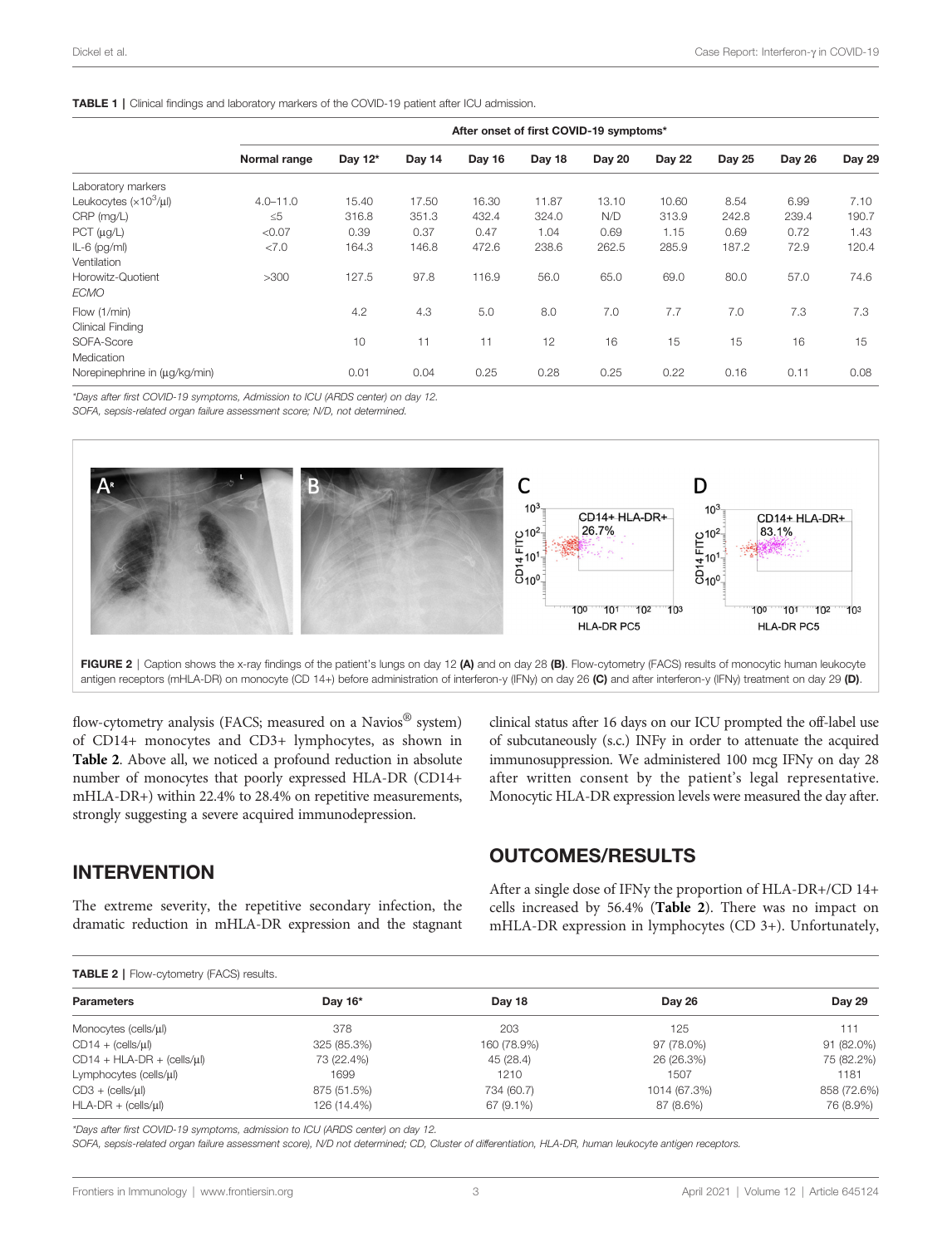the patient died from refractory ARDS 29 days after the first symptoms of COVID-19.

## **DISCUSSION**

The reported case of a patient with severe COVID-19 ARDS treated for 29 days in ICU matches the "typical" severe cases of COVID-19 pneumonia. The nonspecific inflammatory markers such as leukocytes or IL-6 are often moderately increased and do not necessarily correlate with the clinical severity, as observed in our case with low IL-6 levels and normal leukocytes [\(5](#page-4-0), [6](#page-4-0)) ([Table](#page-2-0) [1](#page-2-0)). The reported "hyperinflammation and cytokine storms" have also been discussed as a promoter of severe COVID-19 [\(7](#page-4-0), [8\)](#page-4-0), despite the big differences when compared to severe sepsis or septic shock [\(6\)](#page-4-0). The consecutive overactivation of the adaptive immune system has been associated with lung failure and death ([7](#page-4-0)–[9\)](#page-4-0). This background is one rationale for initial dexamethasone treatment, which had been also applied in our patient [\(10](#page-4-0), [11\)](#page-4-0). However, during the course of COVID-19 some patients develop signs of severe immunosuppression ([8](#page-4-0)). This has been shown in longitudinal monitoring, when patients elicited markers of severe immunosuppression as observed in sepsis ([2](#page-4-0), [12](#page-4-0), [13](#page-4-0)). Although not routinely incorporated in current sepsis care guidelines despite existence of functional cellular markers [\(13](#page-4-0)–[15\)](#page-4-0), the detection of an acquired immunosuppression syndrome (AIS) seems to be essential to tailor the immune therapy [\(16](#page-4-0)). Reduced mHLA-DR expression impairs the T-cells activation, which increases the likelihood of secondary infections by five times and is per-se associated with endotoxin tolerance [\(17](#page-4-0), [18\)](#page-4-0). Measurements beginning on day 17 of the illness revealed that merely 22% to 28% of CD14+ monocytes expressed HLA-DR. This supported our diagnosis of a severe AIS with high risk for secondary infection. The documented presence of opportunistic pathogens (Haemophilus influenzae, Pseudomonas aeruginosa and Klebsiella oxytoca) fits well with this concept. The timeline of our case corresponds to a recent longitudinal study of fifteen COVID-19 patients showing reduced mHLA-DR expression between days 11 and 14 ([2](#page-4-0)). Taken together, these data support the hypothesis of a critical role of antigen presentation in COVID-19 and its potential impact on secondary infections and survival [\(2,](#page-4-0) [16,](#page-4-0) [19\)](#page-4-0). In general, reduced HLA receptor status is an important risk factor for secondary infections in ICU [\(3,](#page-4-0) [19](#page-4-0)). Therefore mHLA-DR might present a comprehensive cellular and functional marker to detect the phase of highest vulnerability for secondary complications, as reported in COVID-19 ([2](#page-4-0)). Interestingly, the bacterial superinfection occurred within this period in our patient. The unique dose of IFNy was able to restore mHLA-DR expression by 56.4%. To the best of our knowledge this is the first case report testing the efficacy and tolerance of IFNy therapy to overcome the COVID-19–induced AIS. Although this salvage therapy did not allow the patient to survive, it is important to note that circulating monocytes responded well after only one dose. IFNy treatment was justified by compassionate use and based on several case reports. IFNy treatment was done in

close consultation with the patient's relative and was concurrent with the patient's probable will. The patient's further clinical deterioration most likely did not result from the administration of IFNy. The safety of the drug has been demonstrated in various studies to date ([20](#page-4-0), [21](#page-4-0)). Known side effects include flu-like symptoms, fever, headaches, fatigue, diarrhea and rarely neutropenia and thrombocytopenia, which were not observed in this case after a single dose of IFNy [\(20](#page-4-0), [21](#page-4-0)). Consequently, it is probably reasonable to suspect that a single dose was insufficient and the delay to treatment too long to reverse the disease. Our case report describes one patient with an acquired immunosuppressive syndrome potentially induced by SARS-CoV-2, which was first identified at day 12 after COVID-19 symptoms. Reduced mHLA-DR is a well-described and reliable marker for sepsis induced immune paralysis and a risk factor for secondary complications ([19,](#page-4-0) [22\)](#page-4-0). Our single observation is in line with reports that COVID-19 patients present significant reduced mHLA-DR levels between days 11 and 14 of their critical illness, when compared to earlier stages of the disease [\(2](#page-4-0)). We have learned, that for ICU supportive care phenotyping individuals and monitoring the immune status to identify a "period at risk" for secondary complications seems essential. Treatment of COVID-19 within this period with an old molecules such as IFNy might be one option to restore the COVID-19 sepsis–induced immune paralysis. Furthermore, immune monitoring is required since therapies, which have a broad impact on the immunity such as dexamethasone, are standard of care. Additionally, the consequences on other cells and cytokine levels will have to be investigated to ensure that IFNy does not impair tissue recovery or induce specific side effects such as fever or leukopenia [\(23](#page-4-0), [24\)](#page-4-0).

## **CONCLUSION**

Even though incompletely understood, the COVID-19 immune response moves along time evolution. After a few days, an AIS seems to be very frequent, which may facilitate the occurrence of secondary infections. This may prolong the ICU length of stay and may worsen the prognosis. Among the potential drugs shown to improve AIS, IFNy has specific targets on innate cells, with modest or no effect on adaptive immunity. Although more information is needed, it seems reasonable to monitor the mHLA-DR in association with microbiological screening in order to optimize the timely application and the duration of treatment with IFNy. Further studies will provide important information whether the application of IFNy should play an extended role in the safe and efficient treatment of AIS in COVID-19.

# PATIENT CONSENT

The case described does not contain any information on the identity of the patient.